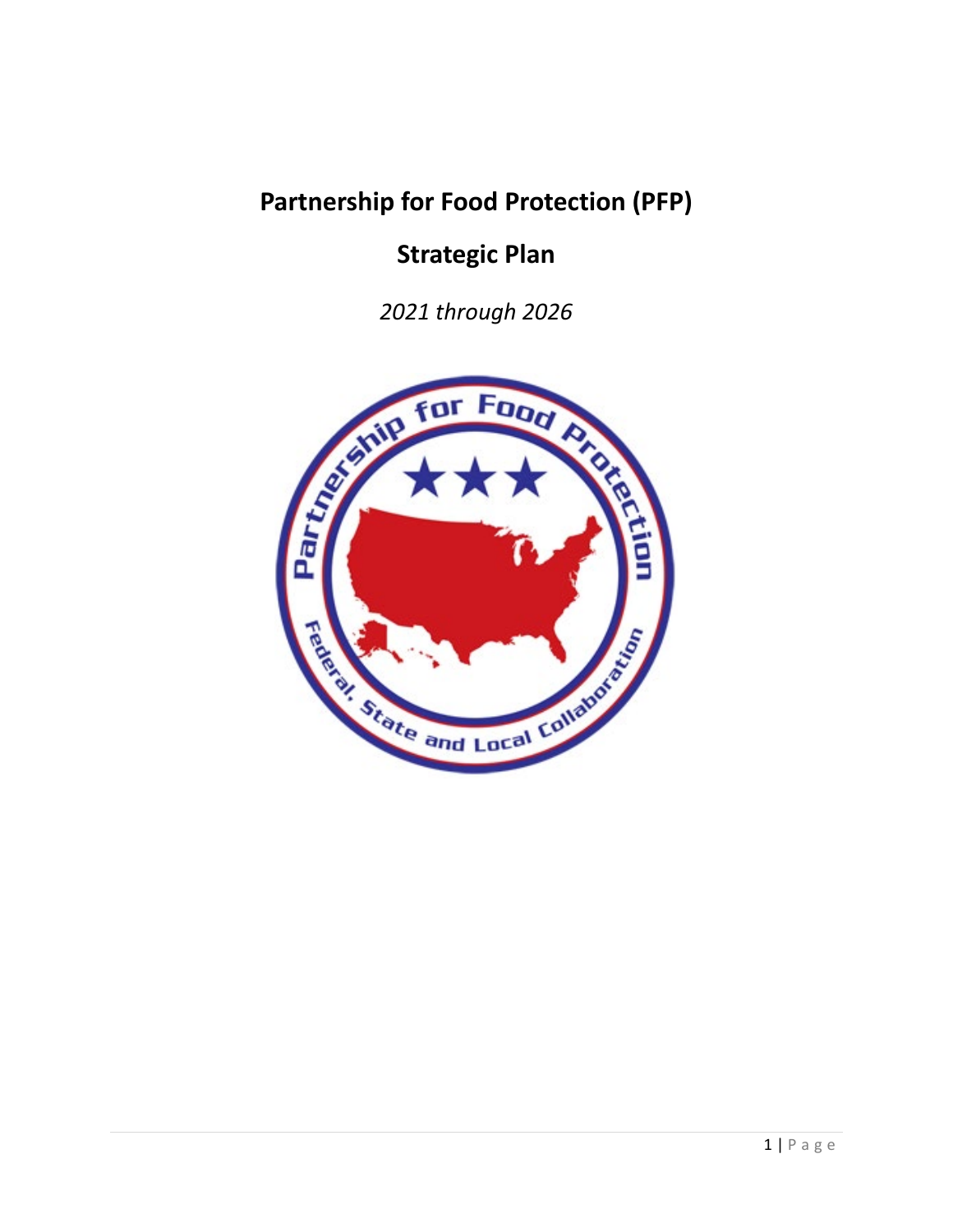## **Partnership for Food Protection (PFP)**

#### **Strategic Plan**

### **2021 through 2026**

#### INTRODUCTION

#### **The function of an Integrated Food Safety System (IFSS)**

An **Integrated Food Safety System (IFSS)** provides the vision, guiding principles and key components of a coordinated approach to food safety; it is not a final end-state. An IFSS describes the continual improvements and guiding principles of food safety that will be addressed through the implementation of a collection of initiatives, programs and projects.

An IFSS includes the implementation of seamless partnerships and operations among federal, state, local, territorial, and tribal agencies as well as academic, foreign, industry and consumer stakeholders (strategic partners) to achieve the public health mission of realizing a safer food supply. An IFSS encourages interactions and collaborations with strategic partners, as their input and the lessons learned allow an IFSS to evolve.

An IFSS leverages the participation, coordination, resources, and authorities of all strategic partners to protect the food supply. The seamless operations of an IFSS with our strategic partners will:

- Consist of robust, high-quality data integration and analysis systems and information sharing mechanisms among partners
- Leverage the resources, talent, subject matter expertise, and efforts among partners to create an integrated global food safety network that will achieve the best public health outcome
- Operate a coordinated and comparable regulatory system of inspection, surveillance, investigation, enforcement, and response
- Improve response capabilities to foodborne illness outbreaks, recalls, and food emergencies
- Demonstrate commitment to meeting consumer's expectations of safe, high-quality foods for purchase and consumption

#### **Role of the PFP**

The Partnership for Food Protection (PFP) is comprised of dedicated professionals from strategic partners with roles in protecting the food supply and public health. The PFP is the structure used to coordinate representatives from these institutions with expertise in food, feed, epidemiology, laboratory, animal health, environment, and public health to develop and implement an Integrated Food Safety System (IFSS). The PFP is not a policy setting organization. The function of the PFP is to promote communication and integration between all jurisdictions and provide resources, risk-informed insight, and best practices to improve the system that partners can utilize to inform and enhance their work to protect public health.

#### **PFP Vision**

Mutual reliance for a safer food supply

#### **PFP Mission**

Collaboration – Sharing Solutions – Solving Problems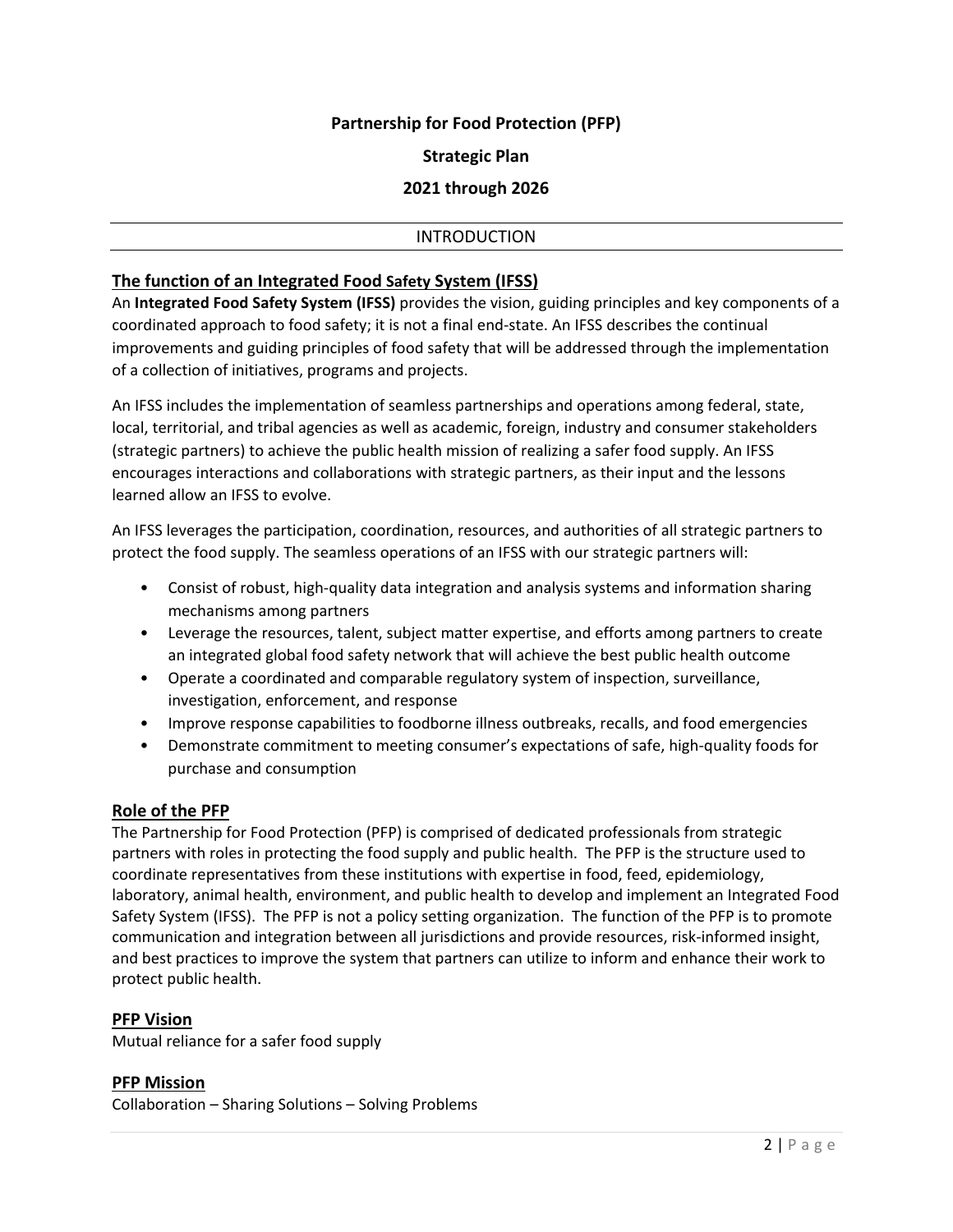## **PFP Strategic Plan**

The PFP Governing Council sees the PFP as a unique resource to strategic partners for obtaining the tools and knowledge available to support integration. The strategic plan focuses primarily on integrating functions related to manufactured human and animal food. The plan recognizes the importance of the collaborative efforts of both regulatory and non-regulatory strategic partners to achieve an IFSS.

Inherent within the plan is the advancement of domestic mutual reliance (DMR). DMR is a seamless partnership that enables FDA and states with comparable regulatory public health systems, as trusted partners, to rely on, coordinate with, and leverage one another's work, data, and actions to meet the public health goal of a safe national food supply. The purpose of this partnership is to improve industry compliance, avoid duplication of effort, drive efficiencies, and prevent or reduce human and animal foodborne illness outbreaks.

DMR is a key component of the New Era of Smarter Food Safety, an FDA initiative that represents a new approach to food safety, leveraging technology and other tools to create a more digital, more traceable, and safer food system. The plan supports concepts identified within the New Era Blueprint, which advances strategic partners toward an IFSS.

This plan will be reviewed every two years to allow for adjustments based on recent accomplishments and changes in the regulatory landscape. Use of the word "food" in this strategic plan applies to both human and animal food.

#### **Strategic Partners**<sup>[1](#page-2-0)</sup>

- Federal Agencies
- Local Governments
- State Governments
- U.S. Territories
- Tribal Nations
- Associations
- Academia
- Industry
- Consumer groups
- Foreign agencies

#### **Workgroups**

 $\overline{\phantom{a}}$ 

- Outreach (OT)
- Work Planning, Inspections and Compliance (WP)
- Surveillance, Response, and Post-Response (SRPR)
- Laboratory Science (Lab)
- Training and Credentialing (TC)
- Information Technology (IT)

<span id="page-2-0"></span> $1$  The United States Department of Agriculture's (USDA) Food Safety and Inspection Service (FSIS) shares the public health regulatory responsibility with the U.S. Food and Drug Administration (FDA) for ensuring the safety of the U.S. food supply. FSIS is an IFSS and PFP partner, however, the accompanying strategic plan does not include or reflect FSIS laws and regulations and the way it relates to state agencies.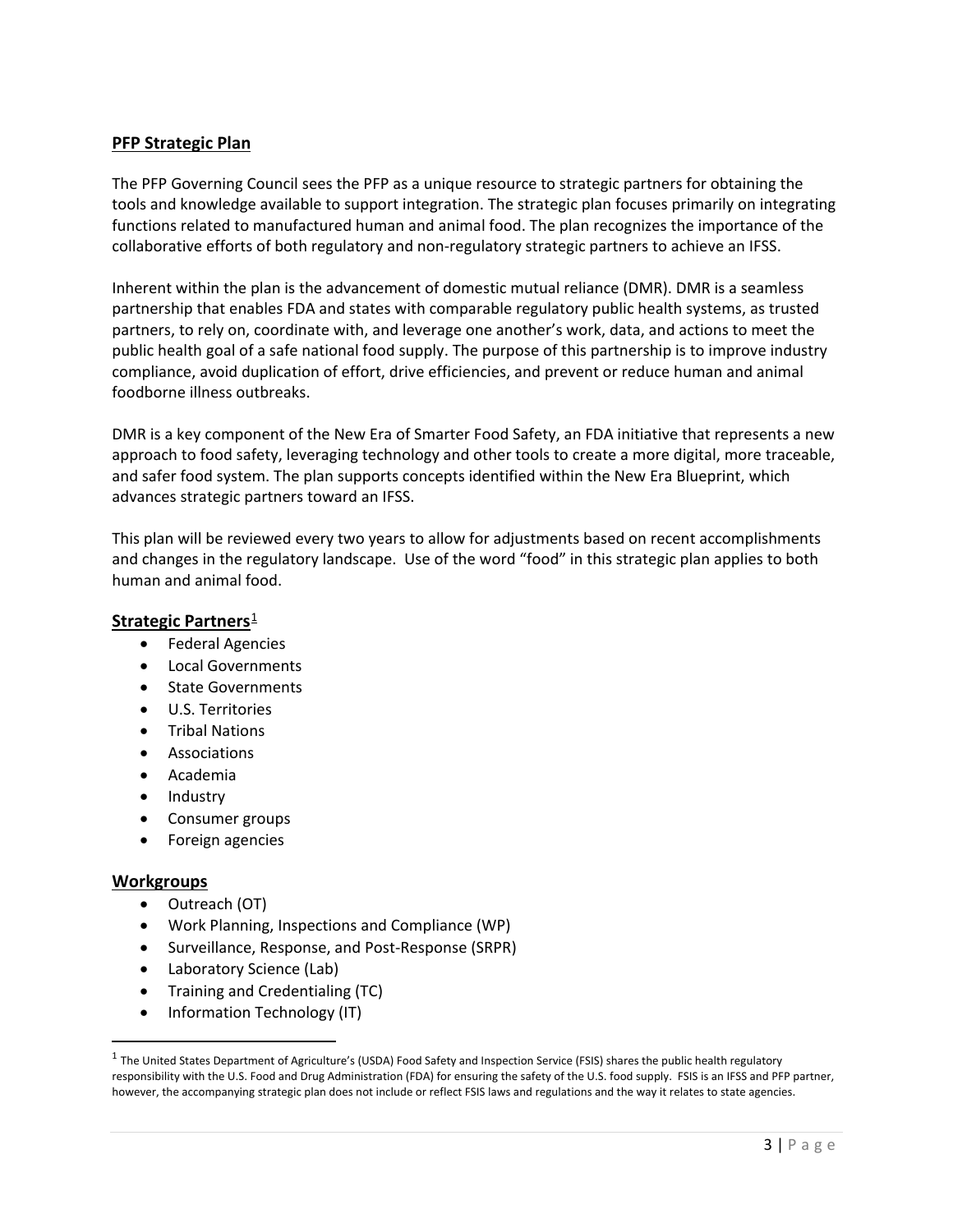## **Strategic Goals**, Objectives, and Workgroup Action Items

#### **1. Strengthen communication and collaboration among PFP members and stakeholders**

- 1. Build and enhance laboratory data sharing infrastructure
	- a. Enhance and support laboratory data sharing mechanisms, such as NFSDX, increasing the number of laboratories participating in data sharing networks. (Lab)
	- b. Determine gaps, limitations, and/or barriers that may exist in state laboratory IT infrastructures that prevent full integration in the FDA/state data exchange. (IT)
	- c. Continue expanding the Sample Analysis data sharing capabilities by (IT):
		- i. Enabling submission of additional Sample Analysis types for Contracted (FDA Collected) Samples.
		- ii. Enabling upload of finalized Sample Analysis work package documents.
		- iii. Expanding support for submitting State collected Sample Analysis.
- 2. Build and enhance inspection and compliance data sharing infrastructure
	- a. Leverage communication surrounding compliance activities between agencies with an alert or notification tool (WP)
	- b. Conduct analysis to review functionality and improve work planning processes, increase prevention effectiveness, detection capability and capacity, and response capability and capacity. (IT)
	- c. Collaborate with the DX Program to work toward enhancing available capabilities that support work planning assignment and tracking information sharing, enhance data sharing capabilities (e.g., RFR, recalls etc.) to enable Inventory Reconciliation/Firm Data Matching capabilities (IT)
	- d. Expand ORA DX Firm History data sharing capabilities (e.g., RFR, recalls etc.) and enable Inventory Reconciliation/Firm Data Matching capabilities. (IT)
	- e. Work toward consolidating information sharing capabilities and retire legacy systems to meet the vision of Mutual Reliance and ORA DX information sharing (e.g., Facilitate transfer of information sharing from eSAF to DX.). (IT)
	- f. Work with the DX Program to continue enhancing ORAPP, to provide additional common capabilities and integrated solutions. (IT)
	- g. Collaborate with the ORA DX Outreach group to expand support for external data sharing with regulatory partners (e.g., animal feed). (IT)
	- h. Improve data infrastructure and business intelligence capabilities, to expand the data exchange integration, ORA Partners Portal solution, advance tools and applications, and support core business capability. (IT)
	- i. Promote system and technology agnostic data sharing with regulatory partners. (IT)
- 3. Enhance internal outreach to ensure consistency of communications and messaging
	- a. Collaborate with the DX Program to support the rebranding for the DX, for state users and FDA stakeholders. (IT)
	- b. Coordinate and collaborate with other internal PFP workgroups and FDA teams, to further enhance data exchange capabilities. Continue discussions with partners and other teams to focus on data sharing privacy, outreach and training activities, and cross PFP WG information sharing and collaboration. (IT)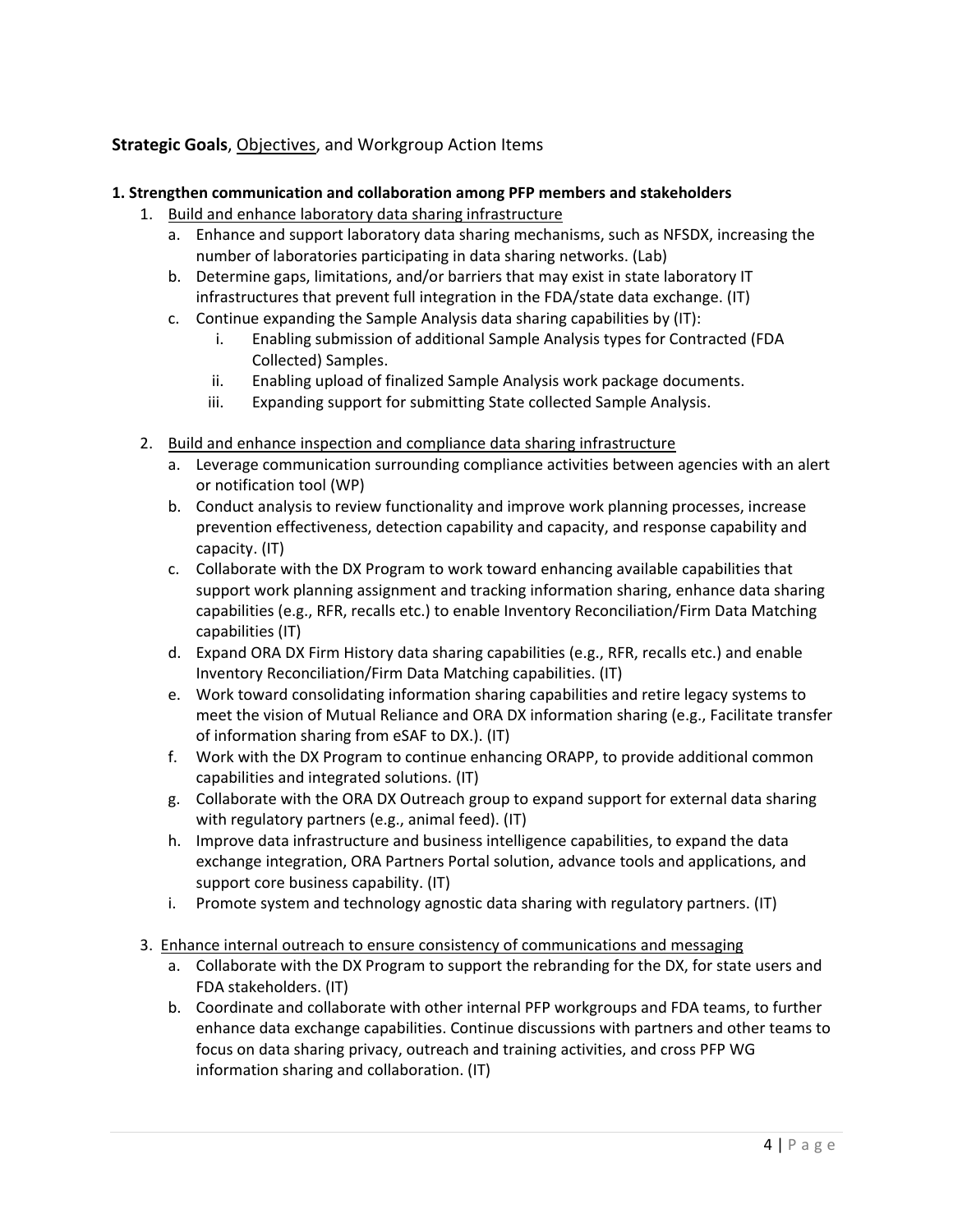- c. Work with the DX Program to implement internal reporting and tracking capabilities to measure DX systems usage. (IT)
- d. Increase PFP member interaction and collaboration. (OT)
	- i. Establish outreach liaisons amongst PFP workgroups with Outreach WG.
	- ii. Ensure coverage of each workgroup in PFP communications
- e. Increase content disseminated from PFP. (OT)
	- i. Identify routine and seasonal communication calendar(s)/schedule(s).
	- ii. Continue to conduct regular website updates, social media content.
	- iii. Schedule AFDO podcast interviews for PFP WG updates and products.
- f. Increase PFP's ability to communicate faster/more frequently. (OT)
	- i. Identify ongoing components of PFP work & develop staffing plans (and any funding support) for long-term outreach efforts (incorporate Office of Communications to support PFP efforts).
	- ii. Increase Outreach WG awareness of current and future communication needs (fill any gaps in outreach coverage)
- 4. Enhance external outreach to partners and stakeholders
	- a. Promote and evaluate awareness and adoption of previously developed resources from Lab WG that promote data utilization. Determine gaps that still exist and additional best practice resources that may be needed. (Lab)
	- b. Promote and communicate adoption of Recall Shadowing project implemented in GA with HAF 3E and the GA Department of Agriculture (SRPR)
		- i. Identify and solicit State and FDA partners to engage in shadowing project
		- ii. Communicate and publicize lessons learned
	- c. Review how animal food complaints are shared amongst partners (SRPR)
	- d. Collaborate with the PFP Outreach Workgroup to share training resources available to strategic partners. (TC)
	- e. Collaborate with the PFP Surveillance, Response, and Post-Response to share training resources available to strategic partners. (TC)
	- f. Collaborate with the PFP Outreach Workgroup to share credentialing resources available to strategic partners. (TC)
	- g. Collaborate with the PFP Outreach Workgroup to promote the National Curriculum Standards and associated training. (TC)
	- h. Promote the alignment of Standard 2 for each regulatory program with the National Curriculum Standard for Human and Animal Food. (TC)
	- i. Collaborate with the DX Program to support the rebranding for the DX, for state users and FDA stakeholders. (IT)
	- j. As needed, collaborate with other groups (e.g., PFP Lab WG, state labs, and other FDA leaders), for guidance and expertise on identifying additional laboratories able to assist in the adoption and testing of ORA DX Samples information sharing capabilities. (IT)
	- k. Coordinate and collaborate with regulatory partners to further enhance data exchange capabilities and provide updates on project progress. (IT)
	- l. Expand the adoption of available IT solutions, by reaching out to other groups, such as the animal food community. (IT)
	- m. Implement internal reporting, tracking capabilities that measures DX systems usage and evaluate usability changes, used to develop case studies regarding regulatory partner efficiency gains as a result of DX capabilities, for discussion with stakeholder groups. (IT)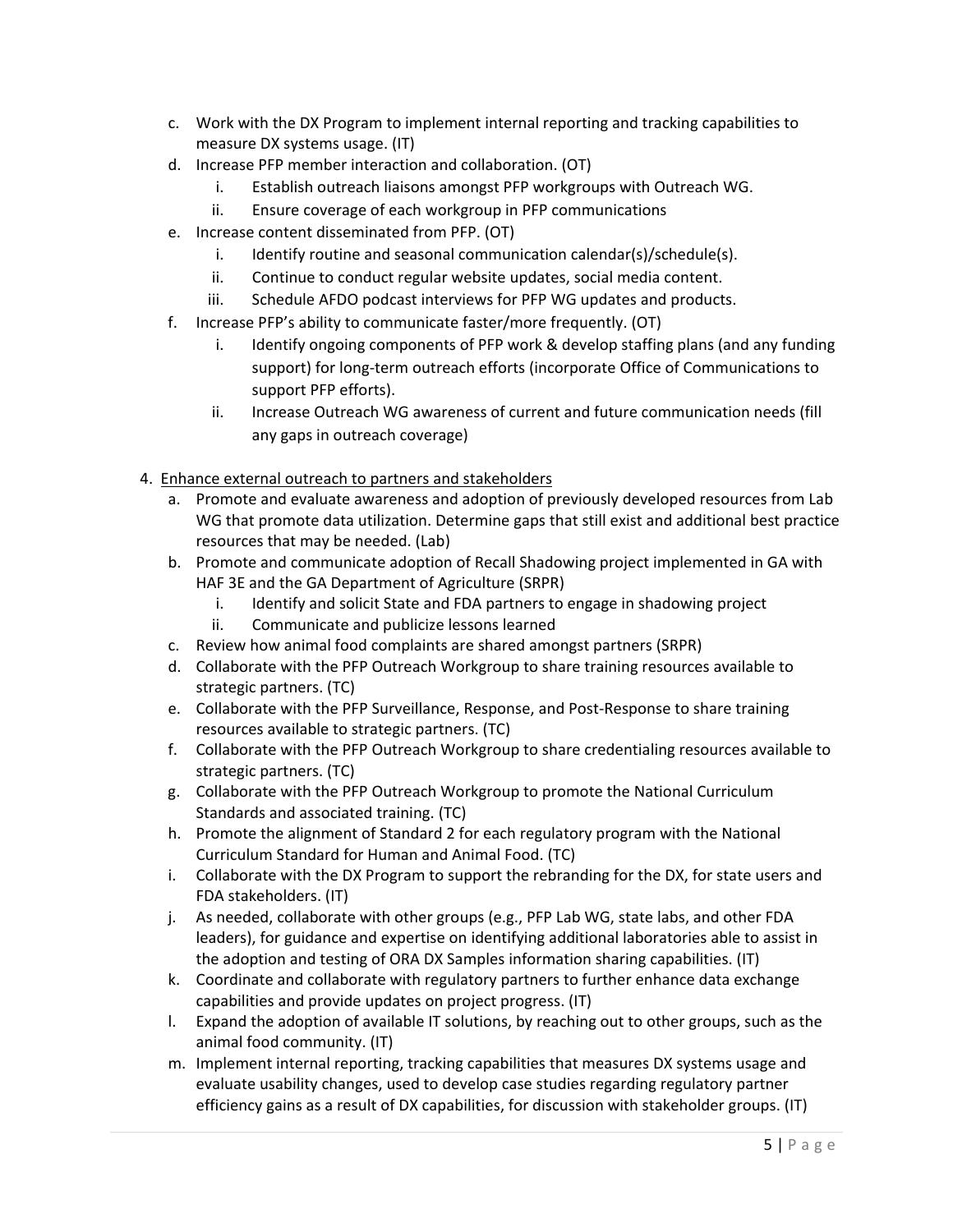- n. Continue the improvements to existing guidance materials that support regulatory partners with onboarding the DX. (IT)
- o. Increase communication channels to promote PFP awareness and materials. (OT)
	- i. Increase use of existing communications platforms
	- ii. Build in additional opportunities (PowToon accounts, CDRH videos)
	- iii. Continue to update website to share these materials.
- p. Increase PFP's network of stakeholder affiliates (external partnerships). (OT)

## **2. Develop regulatory capacity and standards**

## Objectives:

- 1. Develop, implement and support National Curriculum Standards
	- a. Support the NCS Laboratory Framework by providing SME input and review on competency and course development. (Lab)
	- b. Utilize SMEs to provide input on NCS development for inspectors/investigators and laboratorians (and other future IFSS professional tracks) (curriculum frameworks, competency statements, behavioral anchors, online, field, and classroom training). (TC)
	- c. Engage stakeholders to ensure training standards are aligned with need. (TC)
	- d. Align and sequence training content and learning events (new and existing) to meet the NCS. (TC)
	- e. Collaborate with the PFP Laboratory Sciences Workgroup to develop the National Laboratory Curriculum Framework and subsequent training products. (TC)
	- f. Engage stakeholders to validate the National Curriculum Standards. (TC)
	- g. Engage in gap and inventory analysis to align and sequence training content and learning events with the National Curriculum Standards. (TC)
	- h. Harmonize the Leadership Levels of the National Curriculum Standards (Human and Animal Food & Laboratory). (TC)
	- i. In collaboration with PFP Workgroups, utilize SMEs to develop and/or re-develop training content and learning events in alignment with the National Curriculum Standards and the New Era of Smarter Food's Four Core Elements. (TC)
	- j. Establish a review and updating cycle for the National Curriculum Standards. (TC)
	- k. Establish a review and updating cycle for the training content in alignment with the National Curriculum Standards. (TC)
	- l. Outreach to develop a NSC section of the website (share/link to OTED) (OT)

## 2. Align with New Era Blueprint and ORA's domestic mutual reliance initiative

- a. Catalogue existing training tools/resources into a searchable database necessary for the "New Era of Smarter Food Safety". (SRPR)
- b. Identify gaps in existing training tools/resources to include traceback, root cause analysis, whole genome sequencing (WGS) and culture independent diagnostic tests (CIDTs), new epidemiology and environmental health tools/approaches (i.e. environmental sampling and assessments etc.) (SRPR)
- c. Address identified gaps in training tools and resources with Centers of Excellence (CoEs) and/or other PFP workgroups. (SRPR)
- 3. Coordinate and leverage laboratory capacity and capability
	- a. Develop best practices based on lessons learned from COVID-19. (Lab)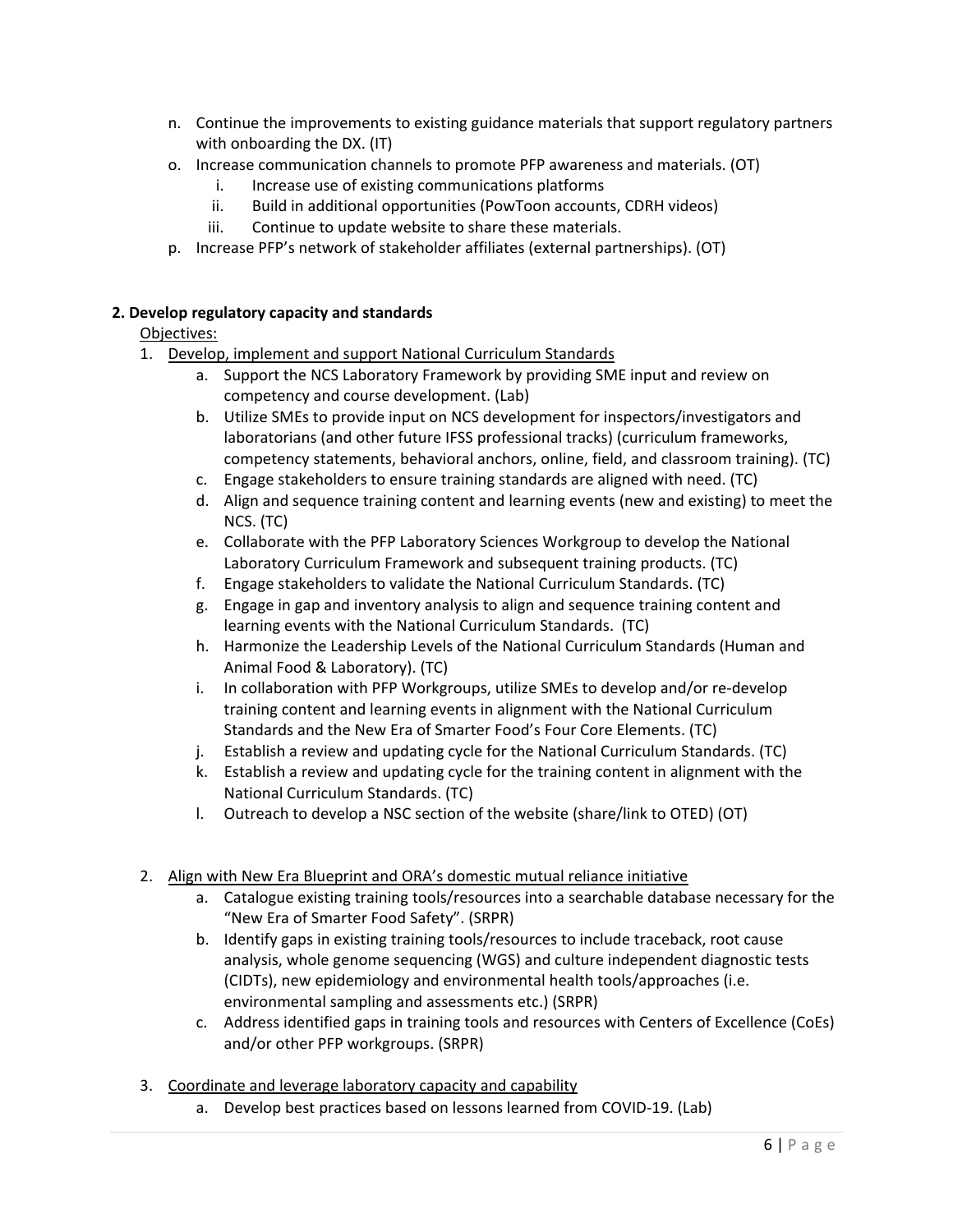- b. Evaluate opportunities and implement new capabilities through the ORA DX, to support increasing regulatory capacity, by automating information sharing and direct integration among FDA and regulatory partners. (OT)
- 4. Increase data acceptance to maximize laboratory capacity
	- a. Support laboratory use of the Compliance Checklist to help increase data utilization. Incorporate feedback from laboratories into updated version(s) of the Checklist. (Lab)

## **3. Champion consistent inspections and compliance best practices among regulators**

## Objectives:

- 1. Create and deliver information on the development and maintenance of field inspections and compliance regulatory best practices tools
	- a. Update portions of the model 'Best Practices' document (WP)
	- b. Transition parts of the 'Best Practices' document into checklists, where appropriate (WP)
	- c. Map the core process of work planning between FDA and State partners (WP)
	- d. Develop decision mapping tools to triage compliance activities (WP)
	- e. Collaborate with the PFP Outreach Workgroup to promote the National Curriculum Standards and associated training. (TC)
	- f. Establish a uniform instructor training. (TC)
	- g. Establish a uniform instructor evaluation system. (TC)
	- h. Conduct a gap analysis of Standard 2 for each regulatory program against the National Curriculum Standard for Human and Animal Food. (TC)
- 2. Support implementation and integration of the field inspections, sampling, and regulatory compliance best practices tools
	- a. Support regulatory program standards, particularly Standard 10. Review and provide input on changes to Standard 10 when necessary. (Lab)
	- b. Develop a communications plan to more widely circulate the updated 'Best Practices' document (WP)
	- c. Update the Best Practices for Improving Communication during Recalls document (SRPR)
		- i. Review and update document as needed to reflect current practices and ensure consistency amongst existing/planned documents by other groups (e.g. AFDO, RRT)
	- a. Review and assess utility of current/existing SRPR documents (SRPR)
	- b. Utilize SMEs to participate in credentialing feasibility studies. (TC)
	- c. Utilize SMEs to participate in determining specific credentialing needs for the various NCS professional career tracks and levels. (TC)
	- d. Utilize SMEs to assist with developing the system and tools needed to support credentialing under an IFSS. (TC)
	- e. Engage stakeholders to determine if credentialing standards are aligned with needs. (TC)
	- f. Enhance ORA DX and collaborate with the FDA and regulatory partners to support the implementation of best practices tools. (IT)
- 3. Enhance collaboration on training and communication of laboratory methods